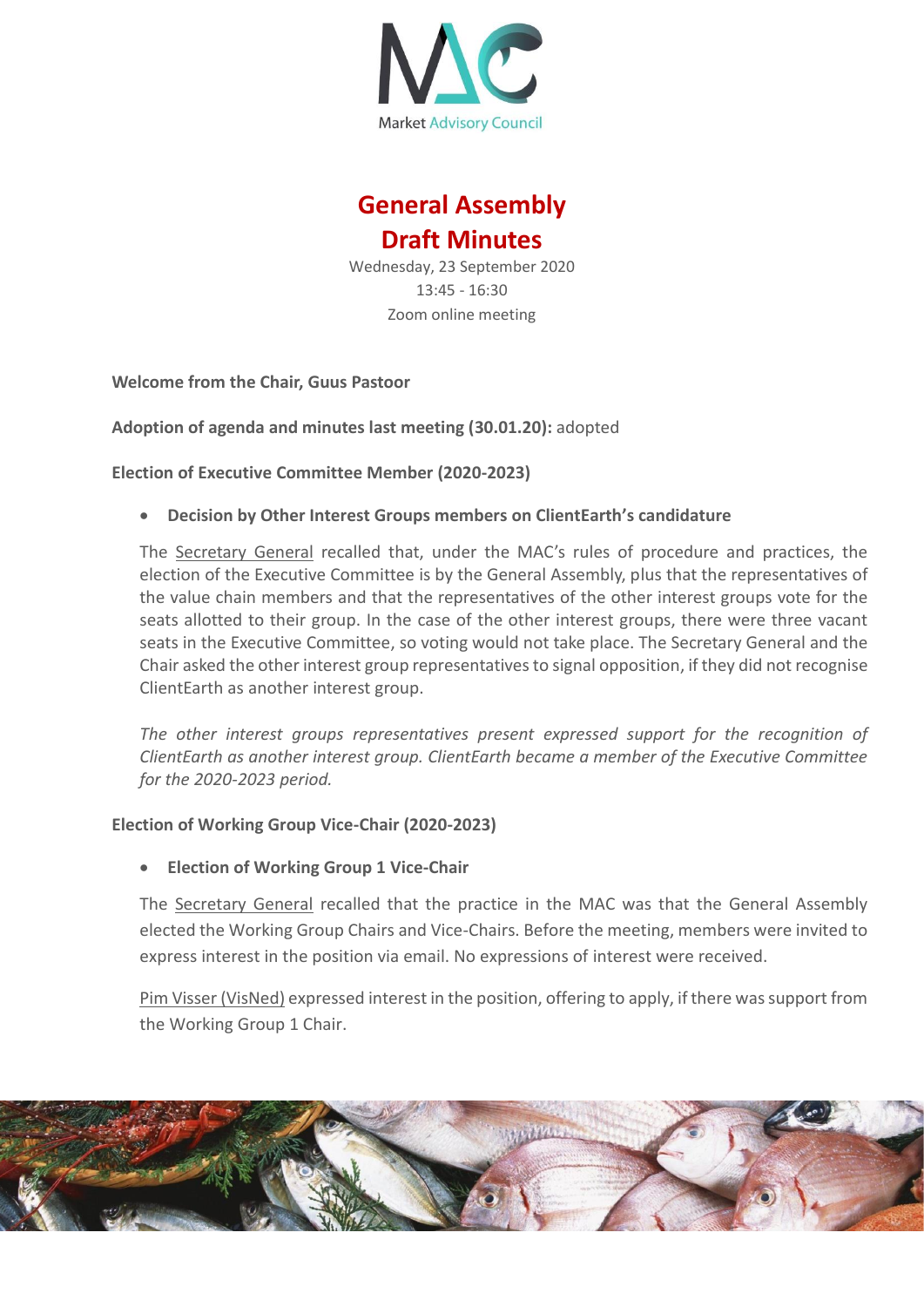

Sean O'Donoghue (KFO) welcomed the expression of interest. Taking into account the balance of representation, the Working Group 1 Chair suggested that the other interest groups members should have another opportunity to apply. If there were no applications from the other interest groups members, then Mr Visser should take the position of Working Group 1 Vice-Chair.

The Chair agreed with the proposed way forward.

## **Grant Agreement for Year 5 (2020-2021)**

# • **Work Programme for Year 5: Presentation of priorities and deliverables**

The Secretary General explained that the draft Work Programme was prepared by the Executive Committee and sent to the European Commission at the end of July. The Commission requested a few minor amendments, which were taken into account. The Commission also sent a few comments, namely to emphasise the importance of the Farm to Fork Strategy and the timeline of the corresponding initiatives, the relevance of consumer information topics, and the upcoming report on the implementation of the CMO Regulation. The Commission also highlighted that several of the topics fall under the mandate of DG SANTE and that timing of the work on Brexit should be anticipated.

*The General Assembly approved the Work Programme for Year.* 

# • **Budget for Year 5: Presentation by Panos Manias, Financial Officer**

## o **Exchange of views and approval**

The Financial Officer provided an overview of the budget for Year 5. The budget was prepared before the second wave of the COVID-19 pandemic, so the drafting of the budget followed previous years' estimates with in-person meetings. If the meetings take place online, it will affect the budget headings on participation in meetings and preparation of meetings. The remaining headings should not be significantly affected. The budget was sent to the Commission as part of the Work Programme.

The Chair mentioned that preparing the budget according to previous years' estimates with inperson meetings was probably the best course of action.

The Secretary General highlighted that the Commission provides flexibility regarding the budget. It is possible for the Advisory Council to amend the distribution of funds across headings without a formal amendment request to the Commission.

*The General Assembly approved the budget for Year 5.* 

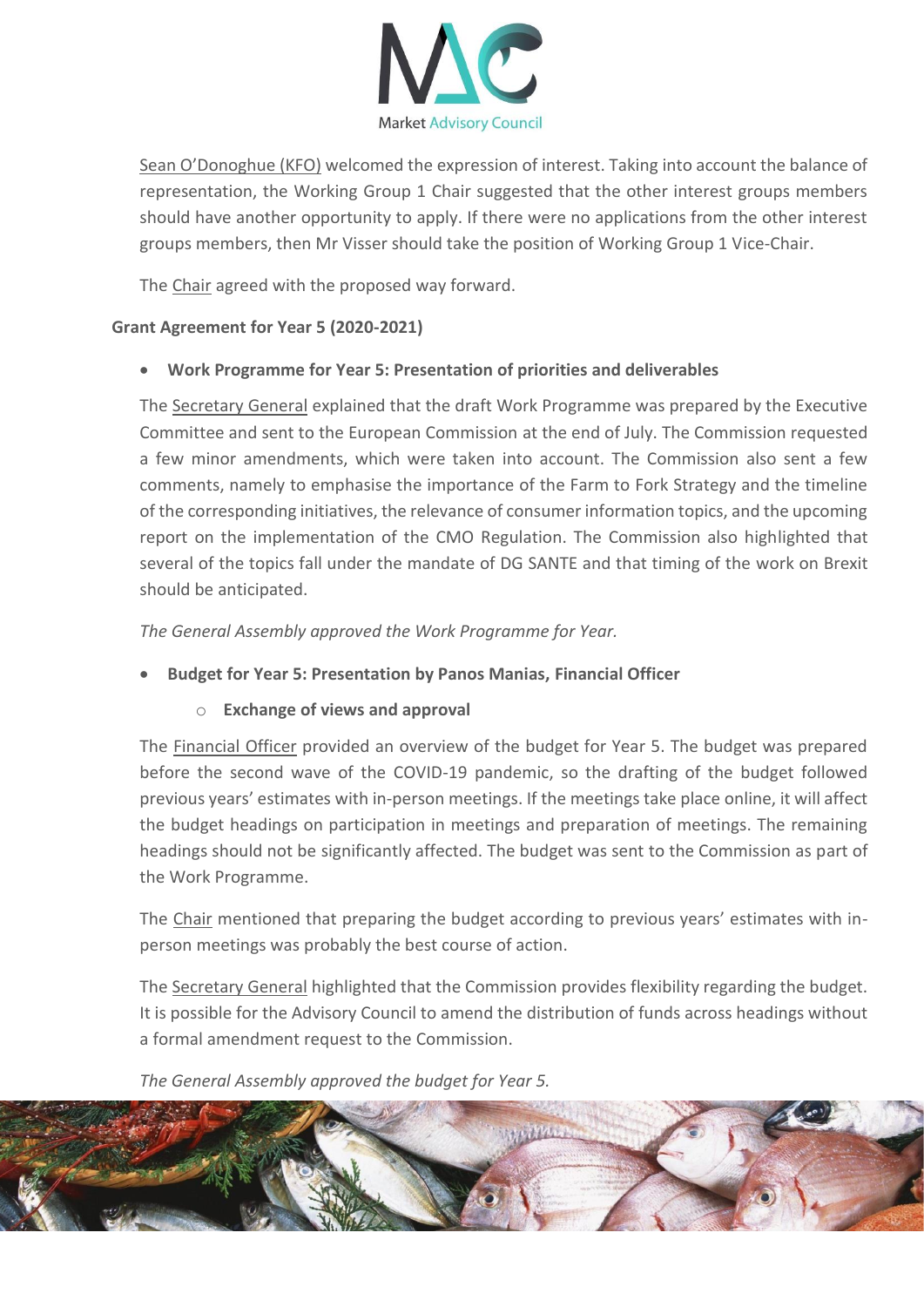

#### **Keynote Speech on the priorities of DG MARE's and the MAC's priorities – Speaker TBD**

#### • **Exchange of views**

*DG MARE's Director-General Charlina Vitcheva was invited as keynote speaker, but could not accept the invitation due to agenda availability. The item was postponed to the next opportunity.* 

#### **Update on the work done per Working Group**

• **Working Group 1: Sean O'Donoghue**

*Click [here](https://marketac.eu/wp-content/uploads/2020/02/WG1-Chair-Presentation-Update-on-Work-Done.pdf) to access the presentation.* 

Sean O'Donoghue, Chair of Working Group 1, provided an overview of the work done by Working Group 1.

• **Working Group 2: Andrew Kuyk**

Andrew Kuyk, Chair of Working Group 2, on the Control Regulation, explained that, due to the European elections, the EP PECH Committee's work had restarted, while the Council has continued work. Working Group 2 held exchanges of views with the EP PECH Rapporteur. The main elements of the previous MAC advice still stand. Working Group 2 will continue to monitor developments, but, in terms of formal advice, legislative developments did not justify a new MAC advice. On level playing field, the Working Group was likely too ambitious in the scope. Moving forward, the Working Group will aim for more specific advices. On trade negotiations, at the last meeting, the Commission provided a presentation on the state-of-play. The Commission has launched a consultation on a trade policy review. The Farm to Fork and the European Green Deal will need to be considered. On IUU, the Working Group has been monitoring developments. At the last meeting, the Commission provided on the development of the CATCH IT system. The Working Group will be putting forward an advice to the Executive Committee on better alignment with major market States. On supply to the market, Working Group follows the biennial report on the economic performance of the processing sector.

#### • **Working Group 3: Pierre Commère**

*The Working Group 3 Chair and the Vice-Chair were unable to attend. The work of Working Group 3 was covered by the Secretary General's update on the Work Programme of Year 4.* 

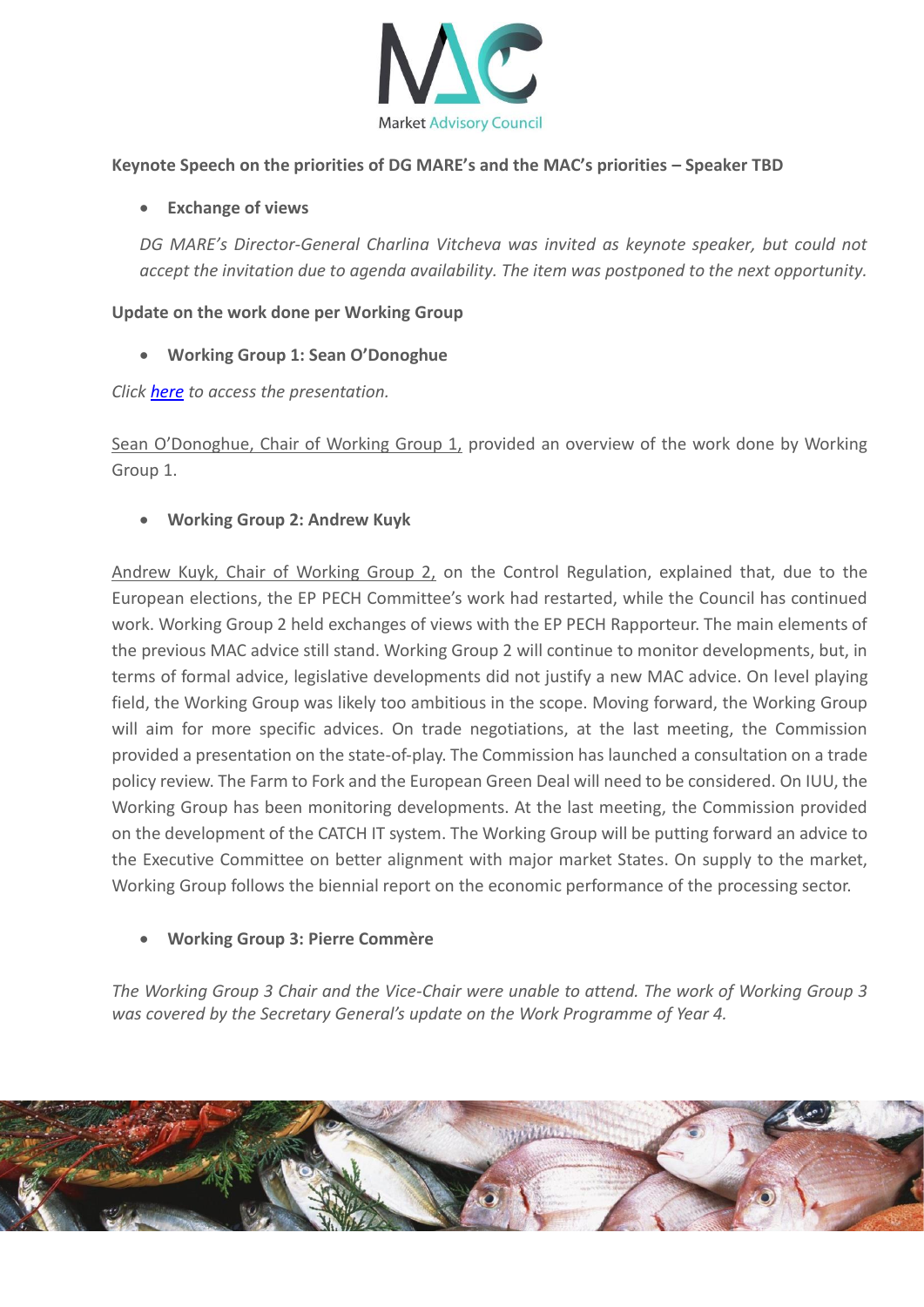

#### **Administrative Matters**

- **Presentation by Pedro Reis Santos, Secretary General**
	- o **Update on the Work Programme of Year 4 (2019-2020)**

#### *Click [here](https://marketac.eu/wp-content/uploads/2020/02/MAC-Secretariat-Presentation-Work-Programme-Year-4-Update.pdf) to access the presentation.*

The Secretary General provided an update on the implementation of the Work Programme of Year 4, particularly on the priorities and deliverables.

- **Presentation by Panos Manias, Financial Officer**
	- o **Update on Accounts of Year 4 (2019-2020)**

## *Click [here](https://marketac.eu/wp-content/uploads/2020/02/MAC-Secretariat-September-Financial-Update-.pdf) to access the presentation.*

The Financial Officer provided an update on the accounts of Year 4. Taking into account the proximity to the end of the financial year, the figures presented would be quite close to the final ones. The usage of funding for participation in meetings and for preparation of meetings were significantly lower than budgeted due to the COVID-19 pandemic. In terms of income, there was an increase of contributions by the members, due to new memberships. The contributions from Member States almost doubled, following contacts by the Secretary General to the national authorities.

The Chair, highlighted that, taking into account the impact of the COVID-19 on the budgets of Years 4 and 5, it could be an opportunity to look into other expenditures, such as contracting experts and scientists. Therefore, the Chair wanted to know about the possibility of shifting funding.

The Financial Officer responded that it was possible. Unspent funding would need to be returned to the Commission. Therefore, it would be a good opportunity to hire experts to contribute to the MAC's advices. If the needs are known in advance, it is possible to include it in the budget. It is also possible to accommodate later contracts, since the Commission provided more flexibility to amend the budget according to the Advisory Council's needs without requiring formal approval by the Commission services.

The Chair mentioned that for complex files, such as sustainability claims and the Farm to Fork Strategy, if the Working Groups decided that they need the support of a scientists or a consultant, it could be a good contribution to improve the MAC's work.

Matthias Keller (Bundesverband der deutschen Fischindustrie und des Fischgrosshandels e.V.) requested information on the maximum amount that the MAC can spend per year.

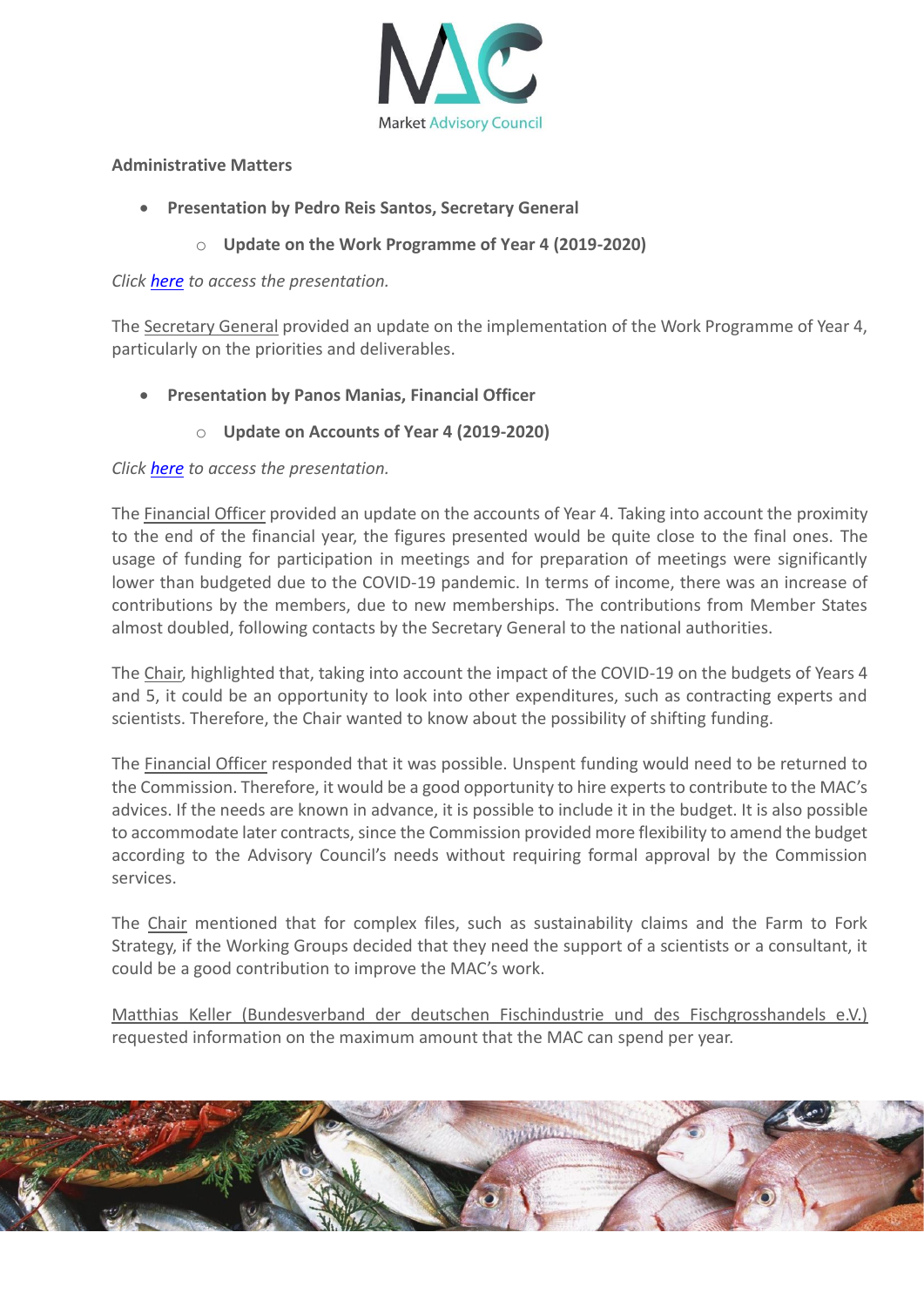

The Financial Officer explained that the MAC can receive a maximum of 300.000€ from the Commission. The remaining amount depends on the contributions of the members and the Member States. For Year 4, there was about 50.000€ of contributions by members and Member States. The Secretariat anticipates the same amount for the next financial year.

Sean O'Donoghue (KFO) agreed with the Chair on the possibility of experts. They suggested to analyse ways of optimising virtual meetings to ensure more interaction. They also suggested a significant upgrade of the MAC's website, in order to match the other Advisory Councils.

Pascale Colson (DG MARE) agreed with the suggestion of experts. If the MAC has a financial margin, then it should invest it on relevant actions. Some Advisory Councils took the opportunity to undertake additional translations.

Matthias Keller (Bundesverband der deutschen Fischindustrie und des Fischgrosshandels e.V.) wanted to know if the 300.000€ was a fixed amount or if the AC must return the unused amounts.

The Financial Officer explained that the Advisory Councils do not receive the full 300.000€ in advance. There is a final instalment that is calculated after the end of the financial year. Through the calculation, it is determined if the Advisory Council will receive more money or not or if it must return some money to the Commission. The Commission's contribution is dependent on the usage.

Christine Absil (Good Fish Foundation) agreed with the suggestion of hiring experts. Regarding KFO's suggestions on the meetings, they agreed that more interaction is needed, but that it was really connected to the system used. In the future, the timing and agendas should be changed, in order to avoid screen fatigue.

The Chair proposed to keep open the option of the Working Groups hiring experts, if they found it necessary. The budget would not yet be changed, since there is flexibility. The Chair agreed with the suggestion of updating the website and of changing the scheduling of the meetings.

Nicolás Fernández (OPP72) emphasised that it is still unclear how the pandemic will evolve, so there was no need to already amend the budget's headings. If there is a need to allocate funding to something else, then each Working Group Chair should put forward a proposal. The Commission should not reduce the financial contribution to the MAC, taking into account the high importance of the MAC's work.

The Chair agreed with OPP72. Regarding a potential cut to the financial contribution by the Commission, the Executive Committee reacted to that announcement. The Commission services have expressed flexibility on that.

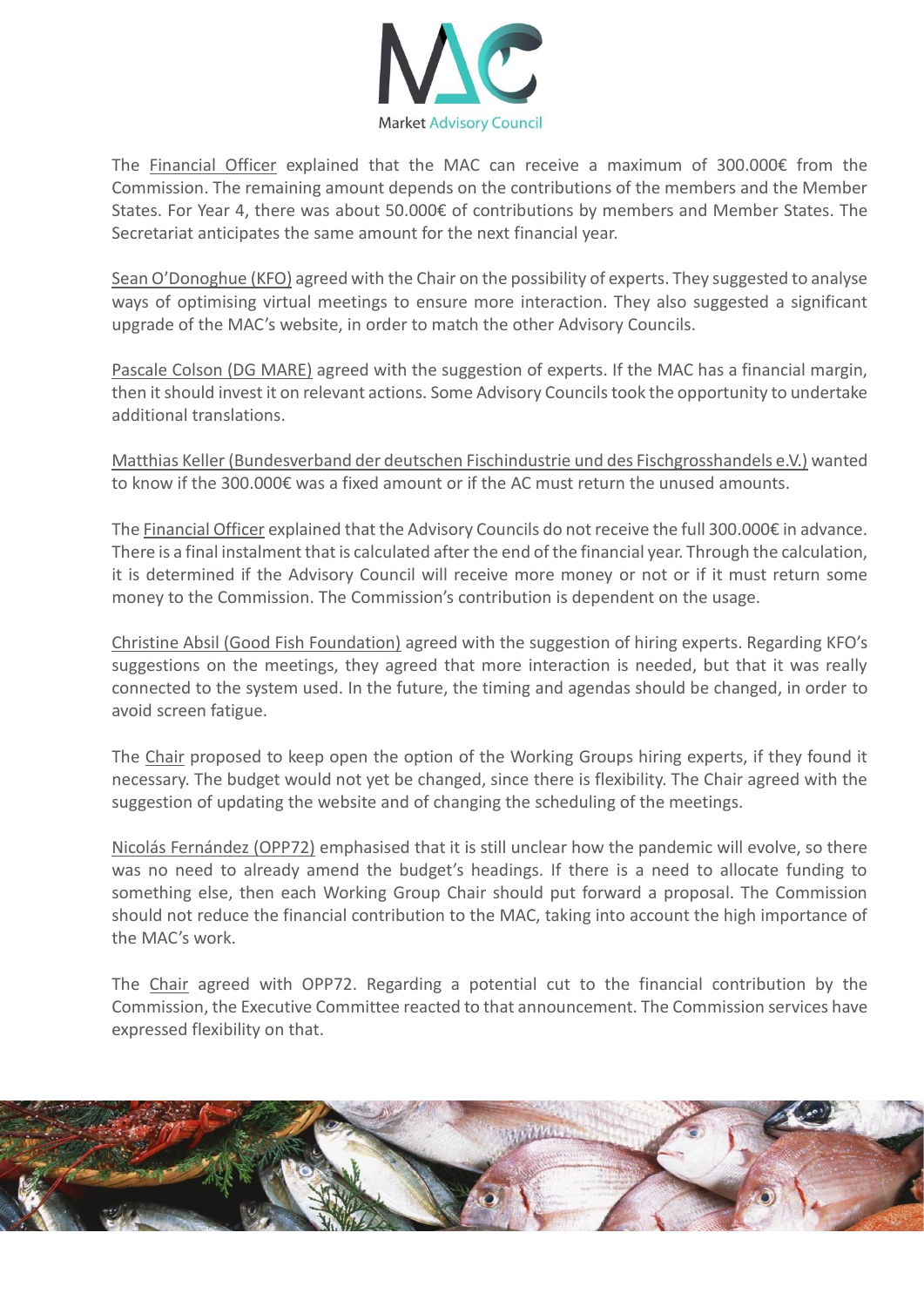

The Secretary General explained that, after a new analysis, the Commission services would be maintaining the 300.000€ contribution for Year 5.

**AOB**

None.

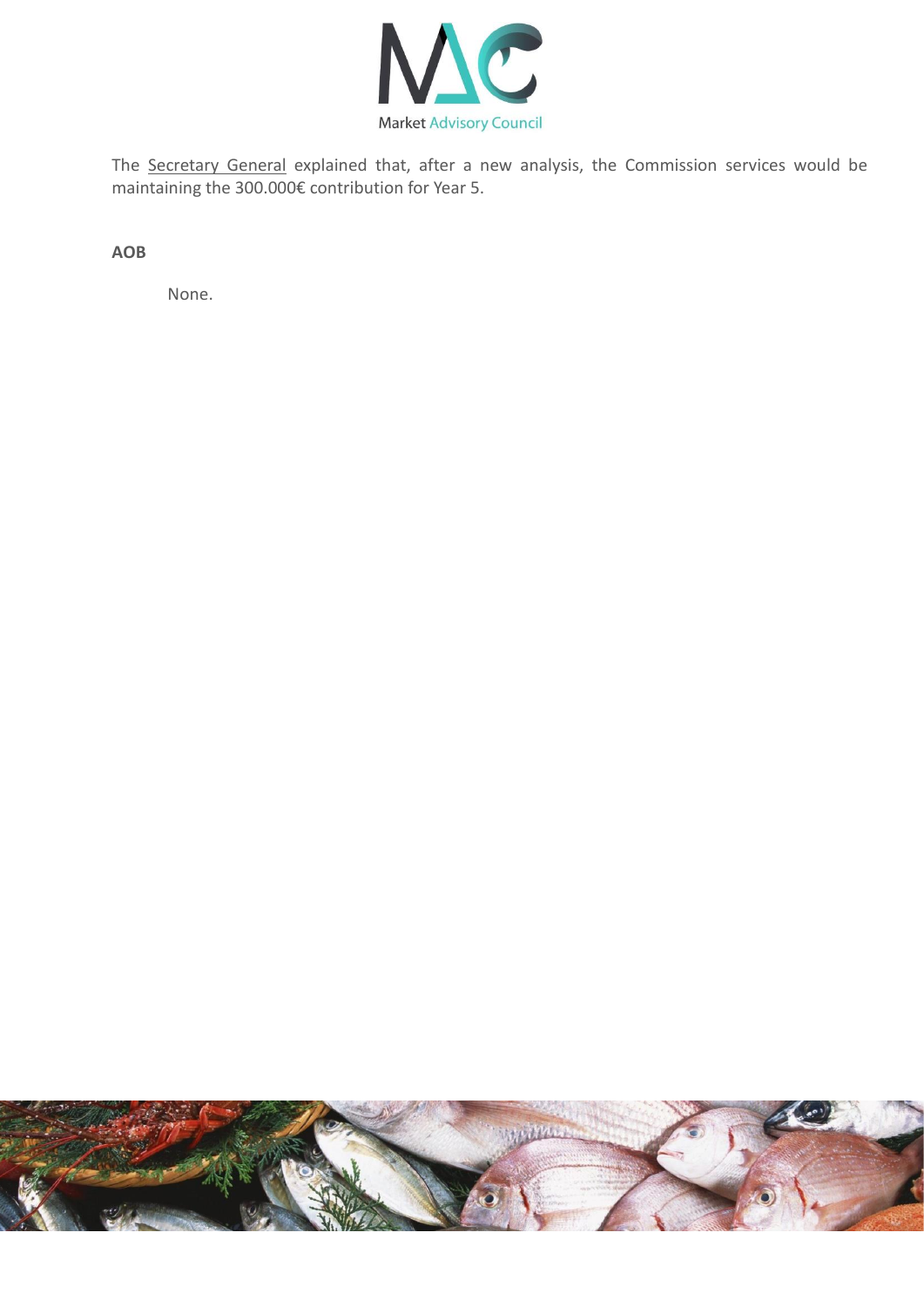

# **List of attendees**

| <b>Representative</b>        | <b>Organisation</b>                                                                         |
|------------------------------|---------------------------------------------------------------------------------------------|
| Andrew Kuyk                  | <b>CEP</b>                                                                                  |
| Ángeles Longa                | <b>EMPA</b>                                                                                 |
| Anna Boulova                 | <b>FRUCOM</b>                                                                               |
| Camille Gallouze             | <b>European Commission</b>                                                                  |
| <b>Catherine Pons</b>        | FEAP                                                                                        |
| <b>Christine Absil</b>       | <b>Good Fish Foundation</b>                                                                 |
| Daniel Weber                 | European Fishmeal                                                                           |
| Els Bedert                   | EuroCommerce                                                                                |
| <b>Emiel Brouckaert</b>      | <b>EAPO</b>                                                                                 |
| Gaël Lavielle                | Les Pêcheurs de Bretagne                                                                    |
| Georg Werner                 | <b>Environmental Justice Foundation</b>                                                     |
| <b>Guillaume Carruel</b>     | <b>EAPO</b>                                                                                 |
| <b>Guus Pastoor</b>          | Visfederatie                                                                                |
| Jean-Marie Robert            | Les Pêcheurs de Bretagne                                                                    |
| José Basilio Otero Rodríguez | Federación Nacional de Cofradías de Pescadores (FNCP)                                       |
| José Carlos Escalera Aguiar  | Federación de Cofradias de Pescadores de Cadiz (FECOPESCA)                                  |
| Haydeé Fernández Granja      | <b>CONXEMAR</b>                                                                             |
| Katarina Sipic               | AIPCE-CEP                                                                                   |
| Katrin Vilhelm Poulsen       | <b>WWF</b>                                                                                  |
| Massimo Bellavista           | COPA COGECA                                                                                 |
| <b>Matthias Keller</b>       | Bundesverband<br>der<br>deutschen<br>Fischindustrie<br>und<br>des<br>Fischgrosshandels e.V. |
| Nicolás Fernandez Muñoz      | OPP72                                                                                       |
| Pascale Colson               | <b>European Commission</b>                                                                  |
| Patrick Murphy               | <b>IS&amp;WFPO</b>                                                                          |